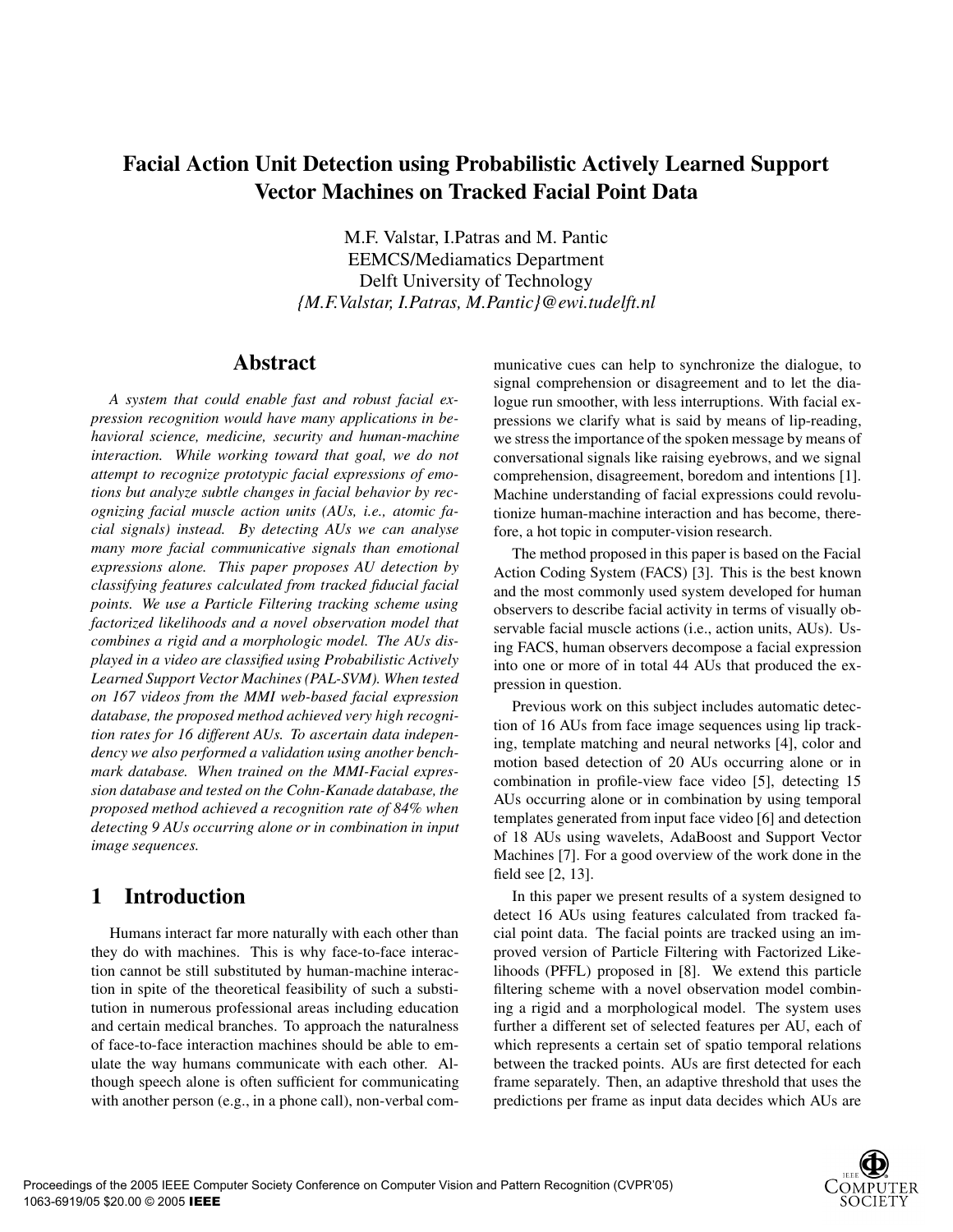

Figure 1: System outline. The 20 fiducial facial points are tracked in raw video data. Features are extracted from the tracked facial points and are used as input for an SVM-PAL based Action Unit classifier.

present in the input video overall. Because of the large number of frames and classifiers to train (16 classifiers and over 15.000 frames), a Probabilistic Active Learning algorithm (PAL) was implemented to reduce the validation time [9]. The system was trained and validated on 167 video's from the MMI-facial expression database [10]. To investigate the generalization ability of the system, we conducted a second validation using all 167 videos from the MMI-facial expression database as the training set and 153 videos from the Cohn-Kanade Face Database [11] as the test set.

The remainder of the paper is organized as follows. In section 2 we describe the process of feature extraction. Section 3 describes the PAL-SVM classification scheme. Next we present the results of our validation study in section 4. Conclusions and suggestions for future research are discussed in section 5.

# **2 Feature extraction**

The method proposed here detects activation of AUs by using motion patterns of 20 fiducial facial points (Fig 1) . At this moment the initial positions of these points have to be selected manually in the first frame. The positions in all subsequent frames are determined with a tracker using Particle Filtering with Factorized Likelihoods [8]. Particle Filtering with Factorized Likelihoods is an extension to the Auxiliary Particle Filtering theory introduced by Pitt and Shephard [12], which itself is an extension to classical particle filtering (Condensation) [14].

#### **2.1 Condensation**

The main idea of particle filtering is to maintain a particle based representation of the *a posteriori* probability  $p(\alpha | Y)$  of the state  $\alpha$  given all the observations *Y* up to the current time instance. This means that the distribution  $p(\alpha | Y)$  is represented by a set of pairs  $\{(s_k, \pi_k)\}\$  such that if  $s_k$  is chosen with probability equal to  $\pi_k$ , then it is as if  $s_k$  was drawn from  $p(\alpha | Y)$ . In the particle filtering framework our knowledge about the *a posteriori* probability is updated in a recursive way. Suppose that at a previous time instance we have a particle based representation of the density  $p(\alpha^-|Y^-)$ , that is, we have a collection of K particles and their corresponding weights (i.e.  $\{(s_k^-,\pi_k^-)\}\$ ). Then, the Condensation Particle Filtering can be summarized as follows:

- 1. Draw K particles  $s_k^-$  from the probability density that is represented by the collection  $\{(s_k^-,\pi_k^+)\}.$
- 2. Propagate each particle  $s_k^-$  with the transition probability  $p(\alpha|\alpha^{-})$  in order to arrive at a collection of K particles  $s_k$ .
- 3. Compute the weights  $\pi_k$  for each particle as follows,

$$
\pi_k = p\left(y \mid s_k\right) \tag{1}
$$

Then normalize so that  $\sum_k \pi_k = 1$ .

This results in a collection of  $K$  particles and their corresponding weights (i.e.  $\{(s_k, \pi_k)\}\$  which is an approximation of the density  $p(\alpha|Y)$ .

#### **2.2 Factorized Likelihoods**

The Condensation algorithm has three major drawbacks. The first drawback is that a large amount of particles that result from sampling from the proposal density  $p(\alpha|Y^-)$ might be wasted because they are propagated into areas with small likelihood. The second problem is that the scheme ignores the fact that while a particle  $s_k = \langle s_{k1}, s_{k2}, ..., s_{kN} \rangle$ might have low likelihood, it can easily happen that parts of it might be close to the correct solution. Finally, the third problem is that the estimation of the particle weights does not take into account the interdependencies between the different parts of the state  $\alpha$ .

Particle filtering with factorized likelihoods [8] attempts to solve these problems in one step, given the case that the likelihood can be factorized, that is in the case that  $p(y|\alpha) = \prod_i p(y|\alpha_i)$ . It uses a proposal distribution  $g(\alpha)$ the product of the posteriors of each  $\alpha_i$  given the observations, that is  $g(\alpha) = \prod_i p(\alpha_i|y)$ , from which we draw samples  $s_k$ . These samples are then assigned weights  $\pi_k$ , using the same proposal distribution. We now find  $\pi_k$  and  $s_k$  as follows:

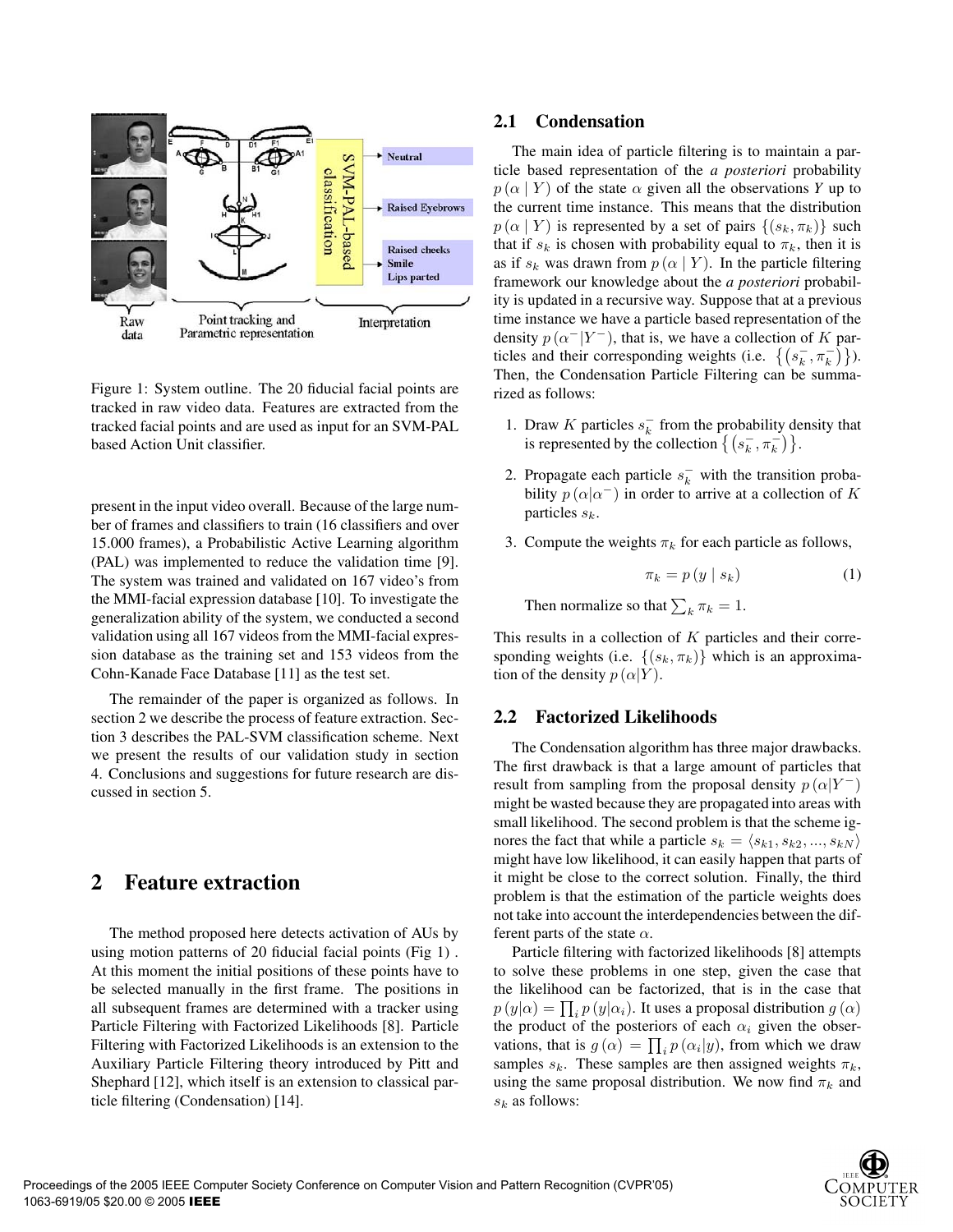- 1. Propagate all particles  $s_k^-$  via the transition probability  $p(\alpha_i|\alpha^{-})$  in order to arrive at a collection of K subparticles  $\mu_{ik}$ . Note, that while  $s_k^-$  has the dimensionality of the state space, the  $\mu_{ik}$  have the dimensionality of the partition i.
- 2. Evaluate the likelihood associated with each subparticle  $\mu_{ik}$ , that is let  $\lambda_{ik} = p(y|\mu_{ik})$ .
- 3. Draw K particles  $s_k^-$  from the probability density that is represented by the collection  $\{(s_k^-,\lambda_{ik}\pi_k^-)\}.$
- 4. Propagate each particle  $s_k^-$  with the transition probability  $p(\alpha_i|\alpha^{-})$  in order to arrive at a collection of K sub-particles  $s_{ik}$ . Note, that  $s_{ik}$  has the dimensionality of the partition  $i$ .
- 5. Assign a weight  $\pi_{ik}$  to each sub particle as follows,  $w_{ik} = \frac{p(y|s_{ik})}{\lambda_{ik}}, \pi_{ik} = \frac{w_{ik}}{\sum_j w_{ij}}$ . With this procedure, we have a particle-based representation for each of the N posteriors  $p(\alpha_i | y)$ . That is, we have N collections  $(s_{ik},)\pi_{ik}$ , one for each i.
- 6. Sample  $K$  particles from the proposal function  $g(\alpha) = \prod_i p(\alpha_i | Y).$ This is approximately equivalent to constructing each particle  $s_k$  $\langle s_{k1}...s_{ki}...s_{kN} \rangle$  by sampling independently each  $s_{ik}$ from  $p(\alpha_i | Y)$ .
- 7. Assign weights  $\pi_k$  to the K samples as follows:

$$
\pi_k = \frac{p(s_k|Y^-)}{\prod_i p(s_{ik}|Y^-)}\tag{2}
$$

The weights are normalized to sum up to one. With this, we end up with a collection  $\{(s_k, \pi_k)\}\)$  that is a particlebased representation of  $p(\alpha|Y)$ . Note that at the numerator of eq. 2 the interdependencies between the different subparticles are taken into consideration. On the contrary, at the denominator, the different sub-particles are considered independent. In other words, the re-weighting process of eq. 2 favors particles for which the joint is higher than the product of the marginals.

### **2.3 Rigid and morphologic observation models**

In steps 2 and 5 of the PFFL the likelihood and the weight of a sub-particle are determined by applying an observation model. For the system described in this paper we use two different models. Both models are robust colorbased observation models for template-based tracking. The first model is suitable for the tracking of rigid motion of the template around a facial micro feature. The second model however, allows for minor morphologic transformations of

the template. The models are initialized in the first frame of an image sequence when a set of  $N$  windows are centered around the facial micro-features that the user pointed and that will be tracked for the rest of the image sequence. Let us denote with  $o_i$  the template feature vector, which contains the RGB color information at window  $i$  in frame 1.

We need to define  $p(y|\alpha_i)$ . Let us denote with  $y(\alpha_i)$ the template feature vector that contains the RGB color information at the window around  $\alpha_i$ . We use a color-based difference between the vectors  $o_i$  and  $y(\alpha_i)$  that is invariant to global changes in the intensity as follows:

$$
c(\boldsymbol{o_i}, y(\alpha_i)) = \left(\frac{\boldsymbol{o_i}}{E\{\boldsymbol{o_i}\}} - \frac{y(\alpha_i)}{E\{y(\alpha_i)\}}\right) \qquad (3)
$$

where  $E\{\mathbf{x}\}\$  is the (scalar) average intensity on a color template *x*. It is easy to show that the color difference vector  $c(\mathbf{o}_i, y(\alpha_i))$  is invariant to global changes in the light intensity<sup>1</sup>. Finally, we define the scalar color distance using a robust function  $\rho$ . Let us denote with j the index to the color difference vector j, that is  $c_i$  ( $o_i$ ,  $y$  ( $\alpha_i$ )), the difference in a specific color channel at a specific pixel. The scalar color distance is then defined as:

$$
d_c\left(\mathbf{o_i}, y\left(\alpha_i\right)\right) = E_j\left\{\rho\left(c_j\left(\mathbf{o_i}, y\left(\alpha_i\right)\right)\right)\right\} \tag{4}
$$

where the robust function that has been used in our experiments is the  $L_1$  norm.

The second model allows for non-rigid deformations of the initial template, as mentioned above. Let us denote this unknown transformation with  $\phi : N^2 \to N^2$ , a transformation that gives the correspondence between the pixel coordinates of the color template  $o_i$  and the image patch  $y(\alpha_i)$ . Then, let us denote with  $y(\alpha_i, \phi)$  the template that results after the nonrigid transformation  $\phi$  is applied to the image patch  $y(\alpha_i)$ . The distance metric  $d_m$  for the second model contains two terms: the first term,  $d_c$  ( $\boldsymbol{o_i}$ , $y$  ( $\alpha_i$ )), is similar to the distance measure for the rigid observation model, only now we take the minimum color distance over all possible deformations  $\phi$ . The second term,  $d_s(\phi)$ , is a measure of the shape deformation that is introduced by the transformation  $\phi$ . The distance measure is the minimum over all possible transformations, formally:

$$
d_m\left(\mathbf{o_i}, y\left(\alpha_i\right)\right) = \min_{\phi}\left(d_c\left(\mathbf{o_i}, y\left(\alpha_i, \phi\right)\right) + \lambda d_s\left(\phi\right)\right) \tag{5}
$$

where the first term is used to penalize large color-based distances, the second term is used to penalize large shape deformations and the parameter  $\lambda$  controls the balance between the two terms. Formally,  $d_s(\phi)$  is defined as the average Euclidean distance over the pixel based displacements, that is

<sup>&</sup>lt;sup>1</sup>Note that  $c$  contains the color differences over all color channels  $(R,$ G, B).

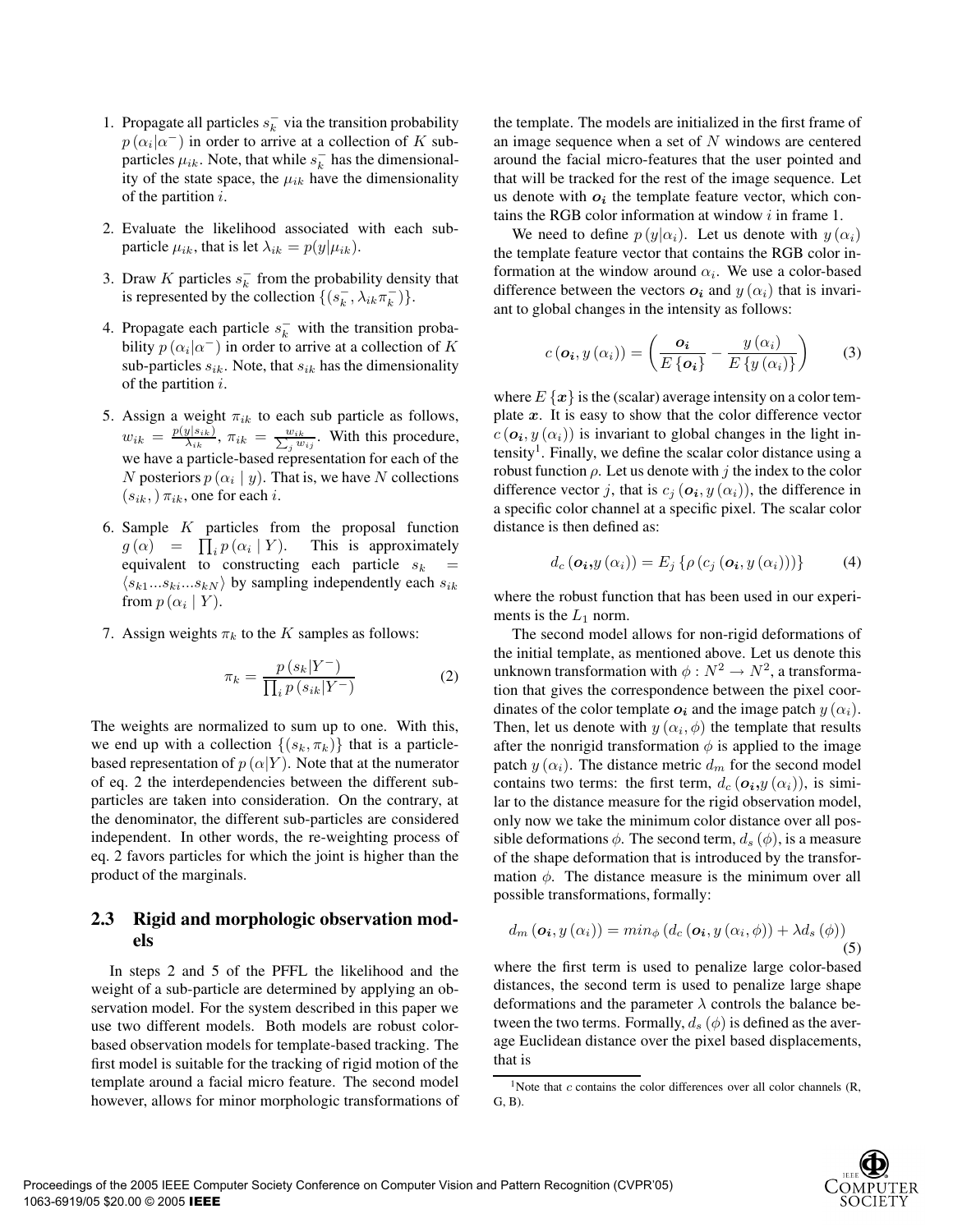$$
d_s(\phi) = E_i \left\{ \sqrt{\|i - \phi(i)\|_2} \right\} \tag{6}
$$

where  $||x||_2$  is defined as the  $L_2$  norm of x and, with a slight abuse of notation,  $i$  denotes pixel coordinates. Finally, the observation likelihood reads:

$$
p(y|\alpha_i) = \frac{1}{z} exp\left(\frac{-d(y(\alpha_i), \mathbf{o}_i)}{\sigma_i}\right) \tag{7}
$$

where  $\sigma_i$  is a scaling parameter and  $d(\mathbf{x}, \mathbf{y})$  is either the distance measure  $d_c$  defined in (4) or the distance measure  $d_m$  defined in (5) depending on which observation model is applied.  $z$  is a normalization term, which in the particle filtering framework can be ignored, since the weights of the particles are renormalized at the end of each iteration so as to sum up to one.

#### **2.4 Feature extraction**

After tracking n facial micro features in an image sequence containing  $l$  frames, we attain a set coordinates  $P = \langle p_i ... p_l \rangle$  with dimensionality  $l * n$ . In order to extract features that are invariant to rigid head motions within one image sequence we first intra-register all frames within one sequence by subtracting point N (fig 1), which is tracked extremely robust, from all coordinates of facial micro features. Variations in size and locations of the facial micro features between different subjects are minimized by applying a scaling transformation  $T$  on the facial points from which we subtract the point  $N$  to negate any translational variance. The scaling transformation is applied on the points in a frame. This transformation  $T$  is obtained by comparing facial points  $B$ ,  $B1$  and  $N$  of given subject with their corresponding points in a selected expressionless 'normal' face. Thus, the registered points  $p_i'$  are obtained as:

$$
p_i' = T(p_i - N) \tag{8}
$$

From the set of points  $P' = \langle p'_1...p'_n \rangle$  we extract for every AU a set of features  $F_a$  with dimensionality  $l * d_a$ . The features we extract for our system are simple relations between the coordinates, based on the rules for AU activation as described in [13]. The relations are listed in Table 1.

Finally, we apply a temporal filter on the value of the features  $F_a$  to arrive at a feature set  $F'_a = \langle f'_{a1}, f'_{a l} \rangle$  that is more robust to noise and reveals the temporal pattern of an AU activation more clearly.

$$
f'_{ai} = \frac{1}{7} \sum_{i=3}^{i+3} f_{ai}
$$
 (9)

Figure 2 clearly shows the noise reduction achieved by (9).

Table 1: Feature representation of changes in position of fiducial facial points

| Feature                 | Features for facial point fea-          |  |  |
|-------------------------|-----------------------------------------|--|--|
|                         | tures                                   |  |  |
| $Edist(P_1, P_2)$       | Euclidean distance between              |  |  |
|                         | the points $P_1$ and $P_2$              |  |  |
| $EdistInc(P_1, P_2, n)$ | The Euclidean distance in-              |  |  |
|                         | crease between points $P_1$             |  |  |
|                         | and $P_2$ at frame <i>n</i> relative to |  |  |
|                         | their distance at frame 1               |  |  |
| xDistFromN(P)           | The vertical distance be-               |  |  |
|                         | tween point $P$ at frame $n$            |  |  |
|                         | and point $P$ at frame 1                |  |  |
| yDistFromN(P)           | The horizontal distance be-             |  |  |
|                         | tween point $P$ at frame $n$            |  |  |
|                         | and point $P$ at frame 1                |  |  |

### **3 SVM Classification**

Support Vector Machines (SVMs) have proven to be extremely efficient classifiers, achieving classification rates unparalleled by any other classifier in domains as diverse as marine biology, face detection and speech recognition. They are non-linear, generalize very well and have a wellfounded mathematical basis. The essence of SVMs can be summarized in three steps: maximizing the hyperplane margin, mapping the input space to a (hopefully) linearly separable feature space and applying the 'kernel trick' to the results of the first two steps. In the remainder of this paper,  $\alpha$  denotes the Lagrange parameters that describe the separating hyperplane in a SVM.

Maximizing the margin of the separating hyperplane *w* results in a high generalization ability. In words, it is the problem of finding the hyperplane that maximizes the distance between the support vectors (SVs) and *w*. This involves finding the nonzero solutions  $\alpha_i$  of the Lagrangian dual problem, which is a quadratic programming problem and can be solved efficiently. Having found the support vector weights  $\alpha_i$  and given a labeled training set  $\langle x, y \rangle$ the decision function in input space is:

$$
f(x) = sgn\left(\sum_{i=1}^{m} \alpha_i y_i \langle x, x_i \rangle + b\right)
$$
 (10)

where b is the bias of the hyperplane and  $\langle a, b \rangle$  is the inner product of a and b. Off course, most real-world problems are not linearly separable in input space. To overcome this problem, we map each input sample  $x$  to its representation in feature space  $\Phi(x)$  in which we can apply our algorithm for finding the maximal margin hyperplane. The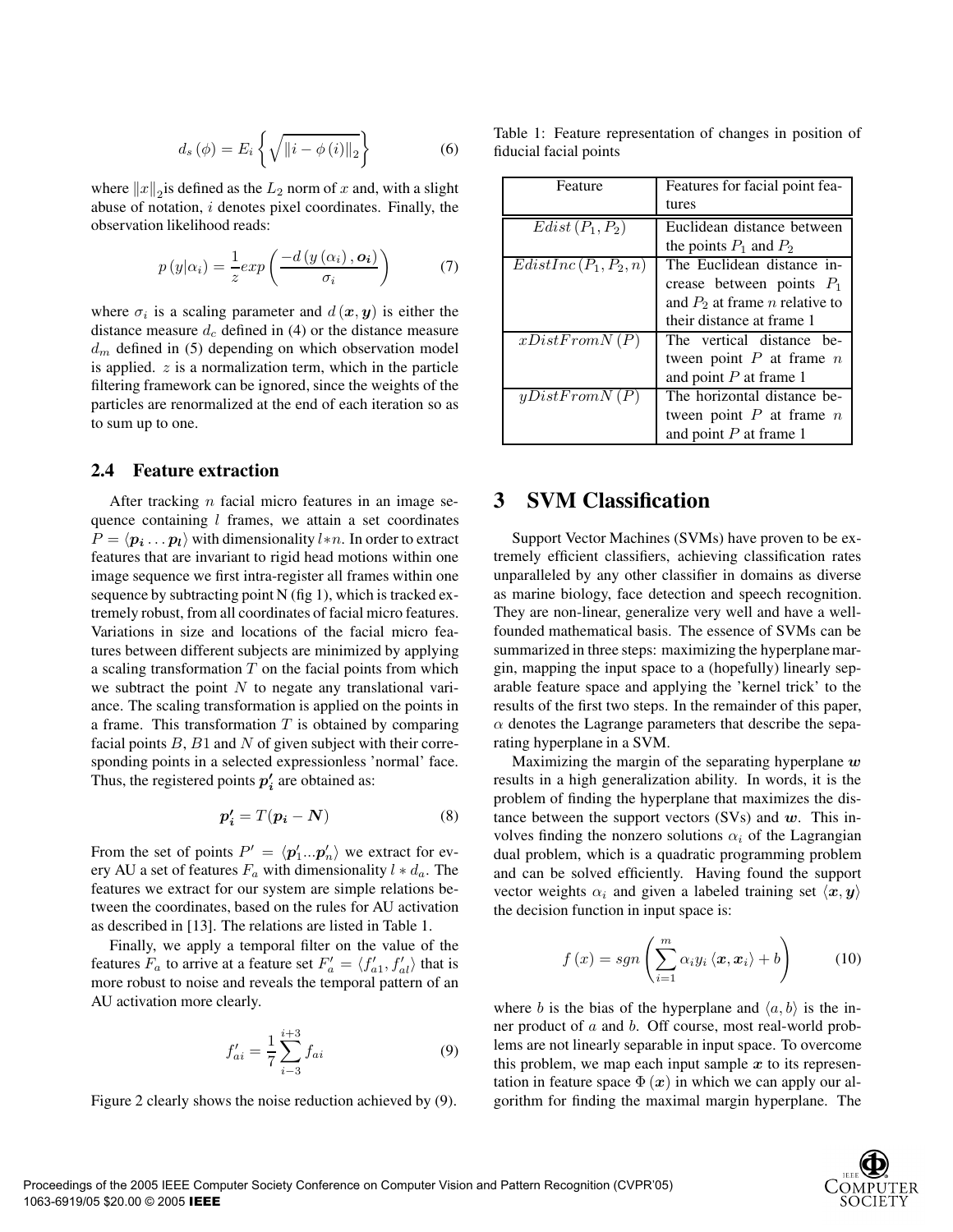

Figure 2: Noise reduction by temporal filtering of two features for detection of Action Unit 25 (lips parted). The x axis represents the feature EdistIncrease(I,J) and the y axis the feature {yDistFromN(L)-yDistFromN(K)} (see Fig 1 for the location of points I, J, K and L). Blue circles are negative samples (lips together), red squares positive examples (lips parted). The left figure shows the unfiltered features, while the right figure clearly shows a reduction in noise and clearer spatiotemporal patterns.

third step is probably the most important step. Maximizing the margin and evaluating the decision function both require the computation of the dot product  $\langle \Phi(x), \Phi(x_i) \rangle$ in a high-dimensional space. These expensive calculations are reduced significantly by using a Mercer kernel  $K$ , such that

$$
\langle \Phi(\boldsymbol{x}), \Phi(\boldsymbol{x}_i) \rangle = K(\boldsymbol{x}, \boldsymbol{x}_i) \tag{11}
$$

The patterns which we want to detect using our maximal margin classifier do not need to coincide with the input *x*, we might as well apply our decision function (10) directly on  $\Phi(x)$ . Substituting (11) for the inner product, the decision function in feature space directly becomes

$$
f(\boldsymbol{x}) = sgn\left(\sum_{i=1}^{m} y_i \alpha_i K(\boldsymbol{x}, \boldsymbol{x}_i) + b\right)
$$
 (12)

#### **3.1 Probabilistic Active Learning**

Because of the large amount of data points used in our validation phase (over 15.000 frames), cross validation becomes an intractable problem. To overcome this problem, we implemented a Probabilistic Active Learning algorithm (PAL) [9]. PAL is computationally efficient when dealing with large sets of data. The algorithm iteratively builds the SV set, using only a small subset of the training samples on which it trains a support vector classifier. The algorithm estimates the likelihood that a new example belongs to the actual support vector set and selects a set of  $p$  new points according to this likelihood, which are then used along with the current set of SVs to obtain the new SV set. The likelihood of an example being an SV is estimated using a combination of two factors: the margin of the particular exam-

ple with respect to the current hyperplane and the degree of confidence that the current set of SVs spans the actual hyperplane (not, as Mitra et al. [9] propose, the actual set of SVs, as the set of SVs spanning the hyperplane does not need to be unique). This confidence factor  $c$ , which varies adaptively with each iteration, can also be seen as a measure for how close the current hyperplane is to the actual hyperplane. Therefore  $c$  can be used as a indication to either pick for the next iteration a high number of new samples close to the current hyperplane (high  $c$ ) or instead far away from the hyperplane (low  $c$ ). So instead of being randomly generated, the new set of samples for each iteration is generated according to a probability  $P_{\xi(\mathbf{x},f(\mathbf{x}))}$  where  $\xi(\mathbf{x},f(\mathbf{x}))$  denotes the event that example x is an SV. If  $\langle w, b \rangle$  is the current separating hyperplane, we have:

$$
P_{\xi(x,f(x))} = \begin{cases} c & if \, y \, (\langle \boldsymbol{w}, \boldsymbol{x} \rangle + b) \le 1 \\ 1 - c & otherwise \end{cases} \tag{13}
$$

Here  $c$  is the above mentioned confidence factor. This factor is estimated as follows. Let the current set of SVs be denoted by  $S = \{s_1, s_2, ..., s_l\}$ . Also, consider an integer k (say,  $k = \sqrt{l}$ ). For every  $s_i \in S$ , compute the set of k nearest points in the train set  $x$ . Among the  $k$  nearest neighbors, let  $k_i^+$  and  $k_i^-$  number of points have labels +1 respectively  $-1$ . The confidence factor  $c$  is then defined as:

$$
c = \frac{2}{lk} \sum_{i=1}^{l} \min\left(k_i^+, k_i^-\right) \tag{14}
$$

Note that the confidence factor varies between zero, when all nearest neighbors have the same label, and, one when the class labels around each support vector are evenly distributed. This results in an adaptive algorithm that starts

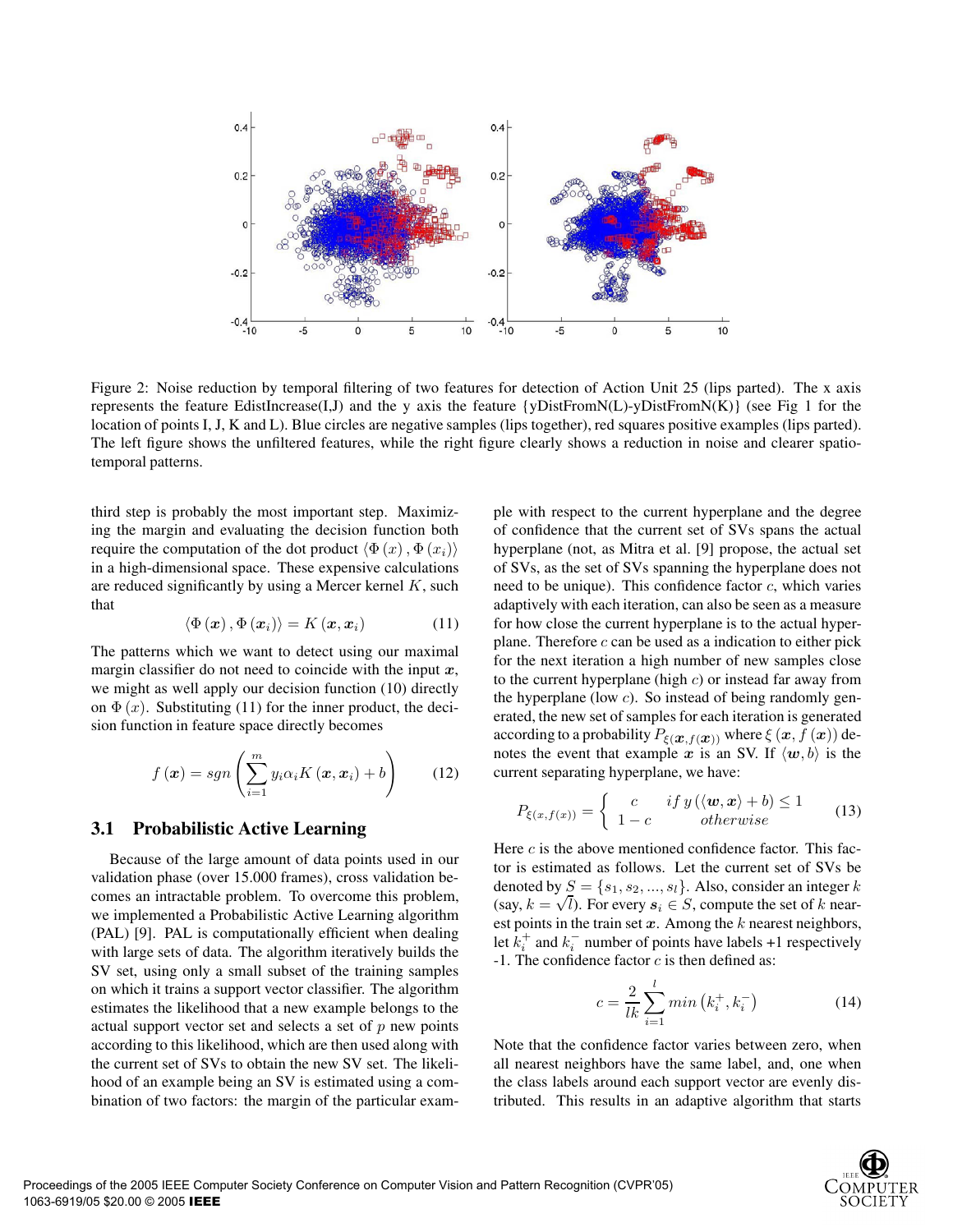with finding the general location of the separating hyperplane and then proceeds with fine tuning the exact location of *w*.

### **4 Experimental evaluation**

Until recently, the Cohn-Kanade database was the only benchmark set for research efforts in automating facial expression analysis. However, since this data set exhibits a number of drawbacks, another benchmark facial expression data set has been recently proposed. The pertinent MMI facial expression database contains more than 800 face video sequences recorded in true color instead of gray scale, having a frame rate of 24 instead of 12 frames per second, having no time stamps occluding the facial components and containing a large number of AU-coded videos in a frame by frame manner. Finally, this database has been developed as a web-based direct-manipulation application, allowing easy access and easy search of the available images [10].

To test the performance of our system, we performed two validation studies. For the first study, we applied a leaveone-session-out cross validation using samples of the MMI-Facial expression database. The second study evaluates how well the system generalizes on new data. For this purpose we trained the system using 167 samples from the MMI-Facial expression database and we tested it on 153 videos from the Cohn-Kanade Database. Unfortunately, the Cohn-Kanade database does not contains video samples picturing all AUs that our system can recognize. Hence, we were not able to perform this validation for all 16 AUs used in the first study, but only for 9 of those.

### **4.1 MMI Facial expression database validation**

We trained and tested 16 binary classifiers for 16 different AUs using data on 20 facial micro features (fig 1) tracked in 167 videos from the MMI-Facial Expression Database. The data are of 15 different subjects, displaying facial expressions produced on command. The utilized data picture not only the 16 AUs we wish to detect but also other AUs. This way we know that our system will work in real-life situations where people can display any facial expression, although we will not be able to recognize them all. Validation was performed using a leave-one-session-out scheme, where each session is an image sequence picturing one facial expression. Ideally, for training an SVM classifier one should have at least 15 samples of every class one wishes to detect [7]. Considering the small number of samples we have for some AUs (see table 2), any other cross validation technique would result in lower detection rates.

The SVM classifier detects AUs per frame. Since we

want to determine the presence of an AU within a video overall, we add a decision layer that adaptively computes a threshold, favoring the recall over the precision of the classification of AUs in facial video. First, we determine a set of AU-activation predictions for each frame in every of the 167 facial videos. Suppose the SVM determined that a video *x* has m frames where a certain AU is active. Let  $N_p$  be a vector containing for every video in which the pertinent AU is activated the number of frames that the SVM predicted to have that AU activated. Similarly, let  $N_n$  be the vector containing per video in which the pertinent AU is not present the number of active frames that the SVM falsely predicted that AU is to be present. Let  $m_p = \min(N_p)$  be the length of the shortest video segment belonging to  $N_p$ and let  $0 < m_{np} = \max(N_n) < m_p$  be the length of the longest segment belonging to the subset of  $N_p$ containing video segments with length smaller than  $m_p$ . The threshold  $\theta$  that is used to decide whether the test sample x contains the AU under investigation (i.e.  $m > \theta$ ) is now defined as:

$$
\theta = \frac{m_p + m_{np}}{2} \tag{15}
$$

The evaluated system uses for every binary classifier a few selected features  $F'_a$ . While for most AUs it was possible to derive features directly, for AU6 and AU9 (cheek raising and nose wrinkling, respectively) we cannot formulate any features that directly indicate their activation. Therefore, for the detection of AU6 and AU9 we use all features defined for the other 14 AUs. Table 2 shows our results using the leave-one-session-out validation. Columns three to five list the classification rate, recall and precision. The classification rate is the number of correctly classified samples divided by the total number of samples. The recall is defined as the number of positive samples from the ground truth that are correctly classified divided by the total number of ground truth positive samples. Precision is defined as the correctly classified samples divided by the sum of correctly classified positive samples and the number of false positives. As can be seen from table 2, the usage of all features enables us indeed to detect AU6 and AU9, even though we could not define any specific set of features that would directly indicate the activation of these AUs.

An interesting observation is the detection of AU6. AU6 occurs naturally together with AU12 and AU13 (smiles). However, in posed smiles, AU6 is often not activated. In our validation set, 5 out of 21 'smiles' were not accompanied by AU6. Still, instead of learning the correlation with AU12 and AU13 and, in turn, resulting in a large number of false positives, our classifier for AU6 seems to have learned to distinguish between the real and the posed smiles as can be seen from the high precision achieved by the classifier for this AU.

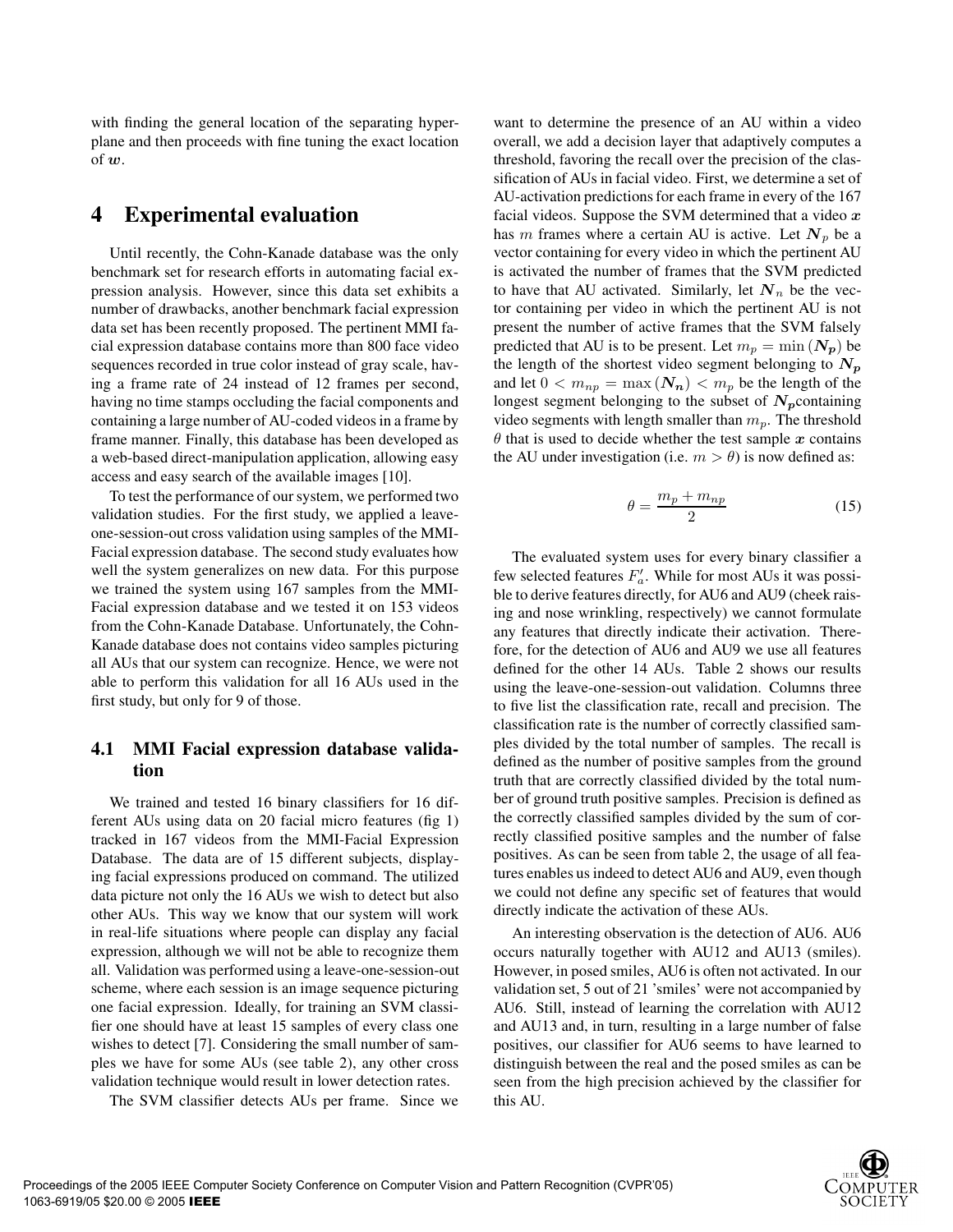Table 2: Cross validation results on the MMI facial expression database. The second column lists the number of positive/negative sessions for the specified Action Unit. A session is positive for an AU if the AU is contained in that session.

| AU | truth  | cl. rate | Recall | Precision |
|----|--------|----------|--------|-----------|
| 1  | 13/154 | 1.00     | 1.00   | 1.00      |
| 2  | 10/157 | 1.00     | 1.00   | 1.00      |
| 4  | 22/145 | 0.96     | 0.91   | 0.83      |
| 6  | 16/151 | 0.96     | 0.69   | 0.92      |
| 9  | 10/157 | 0.99     | 1.00   | 0.83      |
| 10 | 15/152 | 0.90     | 0.67   | 0.48      |
| 12 | 11/156 | 0.99     | 0.82   | 1.00      |
| 13 | 10/157 | 0.97     | 0.90   | 0.69      |
| 16 | 17/150 | 0.77     | 0.53   | 0.23      |
| 18 | 13/154 | 0.95     | 0.77   | 0.67      |
| 20 | 10/157 | 0.98     | 0.80   | 0.80      |
| 22 | 8/159  | 0.95     | 0.75   | 0.46      |
| 25 | 75/92  | 0.90     | 0.87   | 0.92      |
| 26 | 17/150 | 0.95     | 0.65   | 0.85      |
| 27 | 10/157 | 1.00     | 1.00   | 1.00      |
| 30 | 8/159  | 0.97     | 0.75   | 0.67      |
|    | Total: | 0.95     | 0.82   | 0.77      |

### **4.2 Validation using two databases**

To determine the generalisation ability of our system we trained it on one database and we tested it on another database. Training was performed using 167 videos from the MMI-Facial expression database while testing has been done using 153 videos from the Cohn-Kanade Database. To do so, the Cohn-Kanade database video samples needed to be AU-coded in the frame by frame manner as well. We did that and achieved the results shown in table 3. Clearly, although the classification rate is somewhat lower than it is the case in the first validation study, the system still performs very well with a 84% overall recognition rate. Most differences in classification rates arose due to the differences of the facial expressions recorded for the two databases. The Cohn-Kanade database contains recordings of multiple-AU facial expressions with sometimes extremely subtle AU activations. In contrast, the set we used from the MMI-Facial expression database has only one or two AUs active for each video and the AU activations are always clearly visible. The problem is clearly visible in the detection of AU26/AU27. The difference between the two is just how great the distance between facial point M and N is (see Fig 1). It is therefore no surprise that four out of five false positives of AU27 are due to activation of AU26. Another problem is the AU combination AU1 + AU4. This

Table 3: Results of database generalization, training the classifier on data from the MMI facial expression database and testing on data from the Cohn-Kanade database. The second column lists the number of positive/negative sessions for the specified Action Unit. A session is positive for an AU if the AU is contained in that session.

| AU | truth  | cl. rate | Recall | Precision |
|----|--------|----------|--------|-----------|
| 1  | 55/98  | 0.87     | 0.71   | 0.91      |
| 2  | 41/112 | 0.86     | 0.83   | 0.71      |
| 4  | 47/106 | 0.87     | 0.66   | 0.89      |
| 6  | 32/121 | 0.53     | 0.53   | 0.8       |
| 9  | 25/128 | 0.94     | 0.80   | 0.83      |
| 12 | 36/117 | 0.84     | 0.92   | 0.61      |
| 25 | 94/59  | 0.90     | 0.90   | 0.93      |
| 26 | 20/133 | 0.82     | 0.52   | 0.39      |
| 27 | 25/128 | 0.97     | 1.00   | 0.83      |
|    | Total: | 0.84     | 0.76   | 0.77      |

frequently occurring AU combination has a distinct motion pattern that cannot be simply described by adding the normal patterns of AU1 and AU4. In the training set this combination does not occur, which explains the lower scores for AU1 and AU4 when the method was tested on the Cohn-Kanade database samples picturing AU1+AU4 activation<sup>2</sup>.

# **5 Conclusions**

In this paper we present a facial point tracking scheme using particle filtering with factorized likelihoods enhanced with a novel observation model combining a rigid and a morphologic model. Using features calculated from tracked facial points as input of a PAL-SVM we are able to detect a similar amount of AUs as reported in [2, 5, 4, 7] with similar or higher recognition rates than those reported thus far.

The results presented in section 4.1 show clearly that a data representation based on tracked facial points is very well suited for the task of AU detection and, in turn, for the task of automated facial expression analysis. The fact that it is possible to detect AUs per frame, makes this data representation also suitable for analyzing the dynamics of facial expressions. Section 4.2 indicates that our system showed high generalizability when trained on one database and tested on another independent facial expression benchmark database. However, the results presented in section 4.2 also indicate that a richer training set is desirable.

Except the number of AUs and the temporal dynamics

<sup>&</sup>lt;sup>2</sup>When we exclude all AU1+AU4 samples from the test set, AU1 has a classification rate of 0.93 and a recall of 0.87 while AU4 has a classification rate of 0.92 and a recall of 0.77.